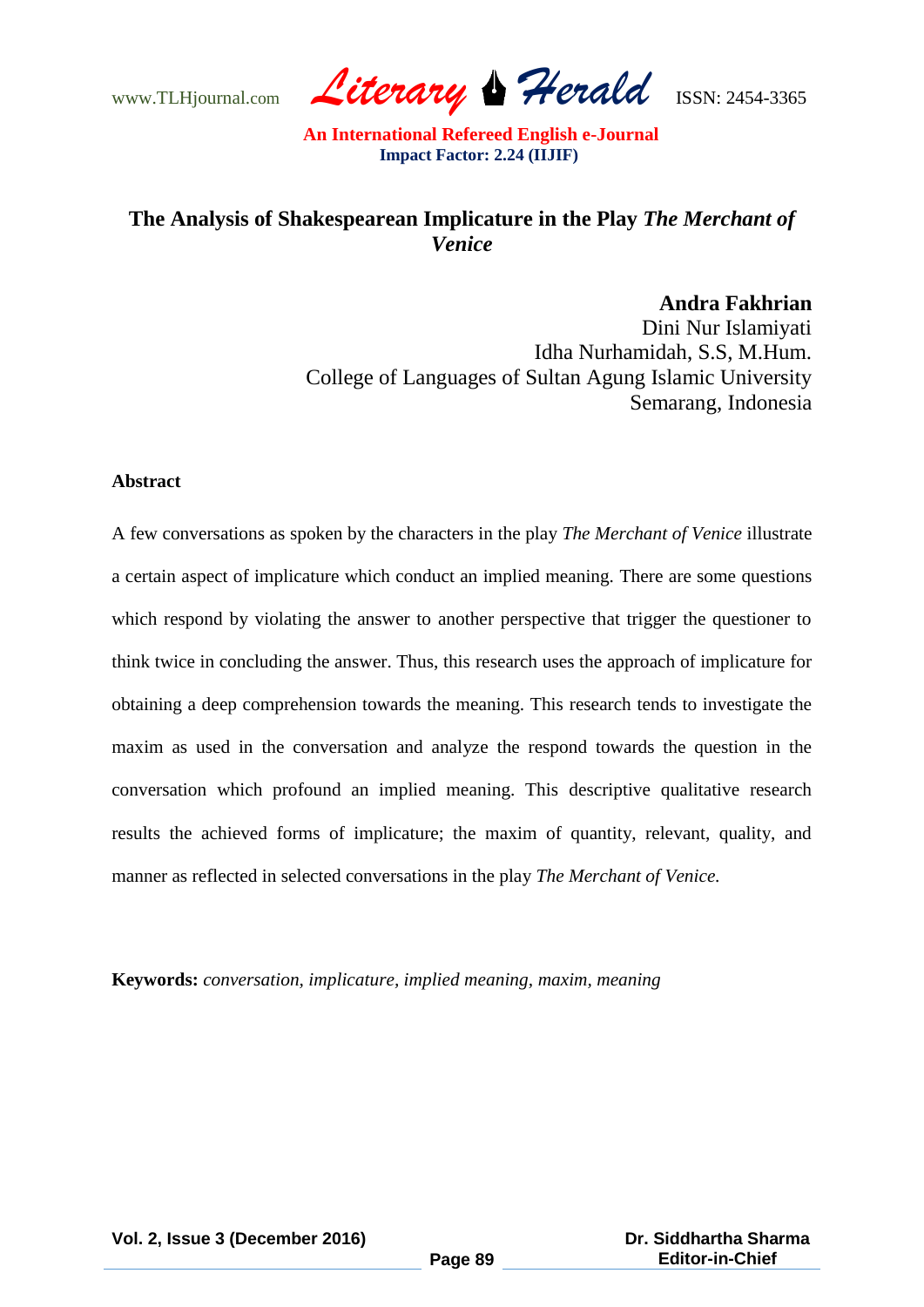www.TLHjournal.com *Literary Herald*ISSN: 2454-3365

# **The Analysis of Shakespearean Implicature in the Play** *The Merchant of Venice*

## **Andra Fakhrian**

Dini Nur Islamiyati Idha Nurhamidah, S.S, M.Hum. College of Languages of Sultan Agung Islamic University Semarang, Indonesia

## **Introduction**

Many expressions as used by the characters in the play *The Merchant of Venice* by William Shakespeare indicates the implied answer as given to respond the question. Thus, the implied answer itself contains the certain maxim of implicature that study the meaning behind the implied form of answer to respond a question.

This research exerts the qualitative descriptive research. Qualitative research studies behavior in natural settings or uses people"s accounts as data; usually no manipulation of variables (Hancock, Ockleford, and Windridge 6). As follows, it points to the records which are mainly taken from the play script. Likewise, since the conversation to be scrutinized dealing with implicature, and the branch of linguistic disciplines. It correspondingly takes secondary resources from linguistic and pragmatic journal and thesis in order to provide a comprehensive understanding on conversation.

The maxims of implicature employ in this research in order to get the implied meaning in the conversation. Those maxims are the maxim of relevant, quantity, quality, and manner. Relevant which is the conversation selected above is irrelevant between what the matter asked and the respond. The maxim of quantity means where one tries to be as informative as one possibly can, and gives as much information as is needed, and no more. Quality which is there is no evidence which becomes the base of their statement in the selected conversation. And the last is manner, which is the way the speaker used containing both the ambiguous words and complicated words or phrases to reveal their meaning in communication. Furthermore, this research is designed to study the maxims as used in the conversation in the play, and investigates the implied meaning on the conversation.

### **Underlying Theory**

Implicature for the first time is introduced by Paul Grice in 1975 and eventually appeared in the paper *Logic and Conversation* (Benotti and Blackburn 1 qtd in.Grice, 1975). Tsojon and Jonah argue about the meaning of conversational implicature: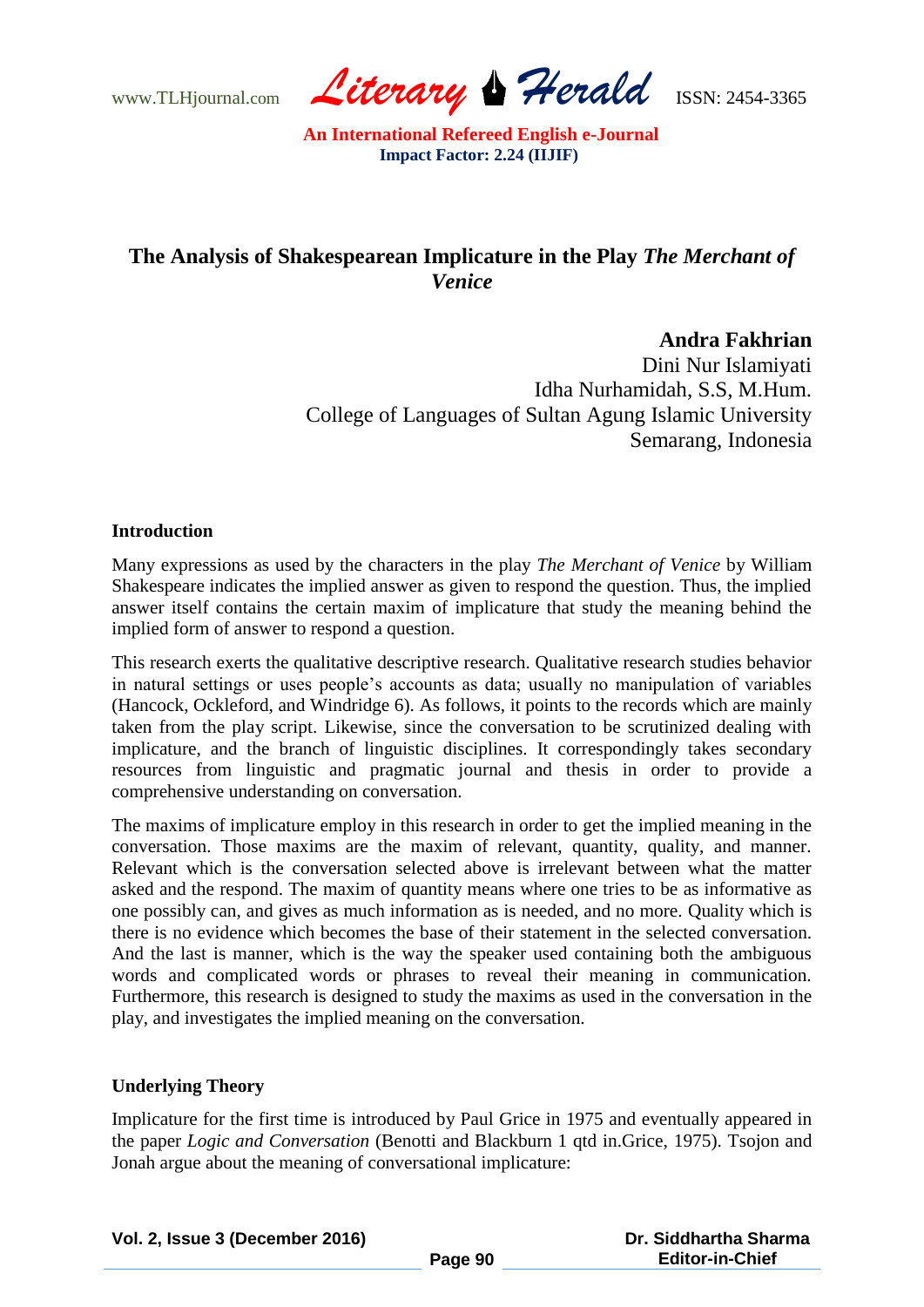www.TLHjournal.com *Literary Herald*ISSN: 2454-3365

Conversational implicature (as he calls it) as something which is implied in conversation, that is, something which is left implicit in actual language use; the way we understand an utterance in conversation in accordance with what we expect to hear. (qtd. in Mey 45)

It depicts that implicature is the implicit meaning of the speaker's words in the conversation. The speaker expects the listener to understand what the words come out under the form of implicit words.

Example:

A: it is so cute! How much is this?

B: am I the shopkeeper? (implicature)

Above is the example of conversational implicature. B"s answer seems has not correlation with A's question. Therefore, implicature has a function to explain those words. We can assume that, B does not know about the prize of something that A said cute. B uses the ambiguous words to stress that how come B knows about the prize while B comes along with A. Tsojon and Jonah add, "The term implicature to account for what a speaker can imply, suggest or mean as distinct from what the speaker literary says" (Tsojon and Jonah 43).

Grice describes and illustrates the scheme of implicature below:



The sum of what is stated in a sentence and what is implicated in an utterance of the same sentence are called the total signification of an utterance. (qtd in. Bottyan 2016).

Conventional implicature can be gotten directly through the meaning of words in the conversation, it is not gotten from the conversational principal.

Example of conventional implicature: He is an Englishman; he is, therefore, brave.

The characteristic of "brave" he has is the consequences because he is an Englishman. If he is not the Englishman, surely the utterance above will not implicate the characteristic of "brave" he has.

Non-conventional implicature or conversational implicature is part of what the utterance communicates, but they are not conventionally determined by the meaning of the sentence; they are pragmatically rather than semantically determined. (Francois 295)

### **Vol. 2, Issue 3 (December 2016)**

 **Dr. Siddhartha Sharma Editor-in-Chief**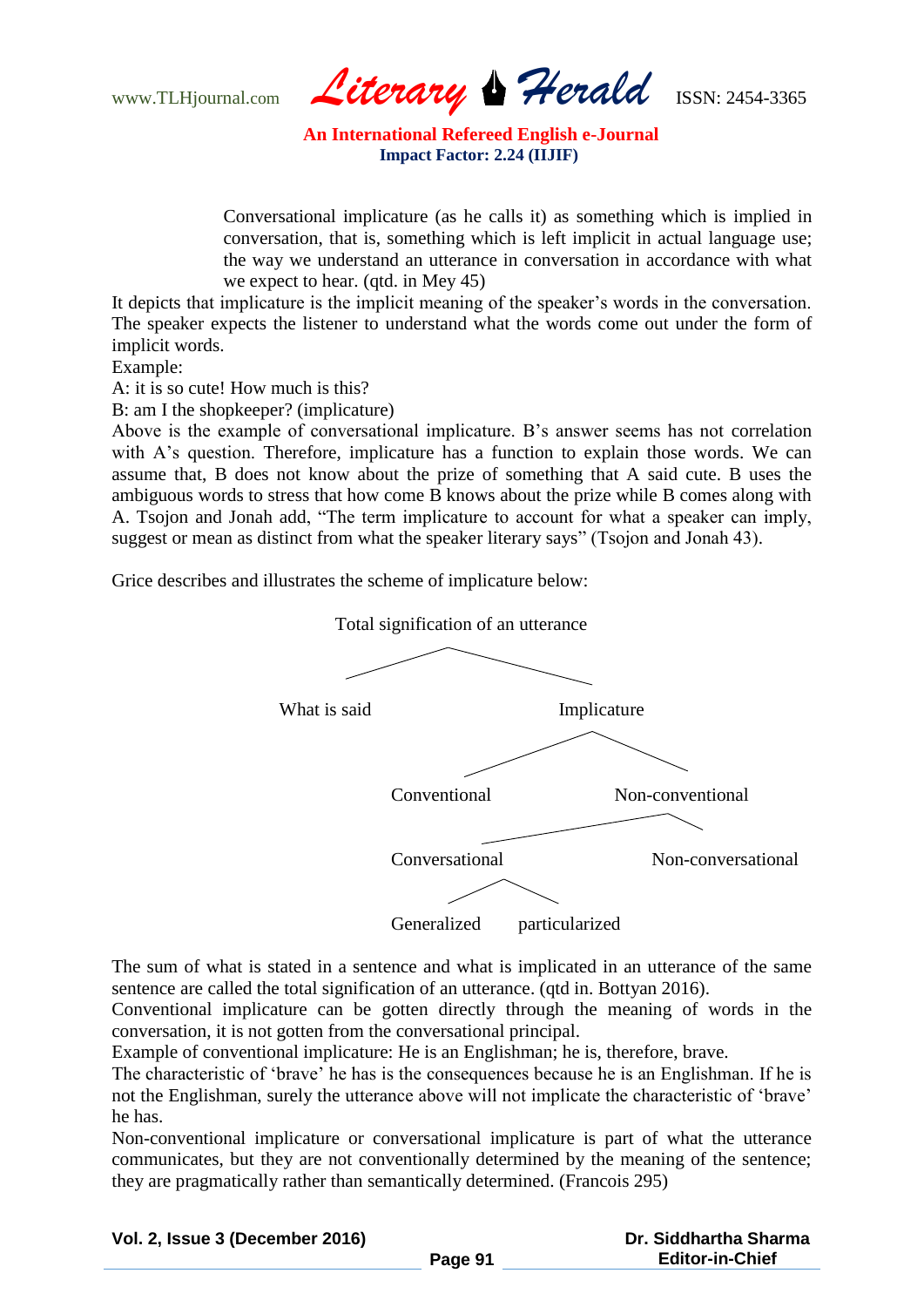www.TLHjournal.com *Literary Herald*ISSN: 2454-3365

Example of nonconventional implicature:

A: is it new? Why didn"t you buy Mercedes?

B: too expensive.

The example implicates that A's car is cheaper than Mercedes. And A has no money to buy the expensive one.

From the scheme above, we can see that conversional implicature divides into two types. Particularized and generalized.

> Bottyan explains the distinction between both Instances of particularized conversational implicature require special features of the context, while in the case of generalized conversational implicature, the use of a certain form of words in an utterance would normally (in the absence of special circumstances) carry such-and-such an implicature. (Bottyan 2).

Examples below provide the clear understanding toward both distinctions:

Example of particularized implicature:

A: Smith doesn"t seem to have a girlfriend these days.

B: He has been paying a lot of visits to New York lately.

B seems doesn't answer A's question properly, but the implicature based on B's answer is, we can assume that Smith may be has a girlfriend who lives in New York, that"s why Smith always visits New York.

Example of generalized implicature:

A: I found some money!

Through the example, we can assume that the money A found is not A"s. Above is the normal or usual utterance which uttered by people commonly. Further, Bottyan explains:

> Conversational implicature is triggered by "certain general features of discourse" rather than by the conventional meaning of a specific word. These features are the following: linguistic exchanges are governed by the cooperative principle, the content of which is detailed in the four maxims of conversation and their sub maxims. (qtd in. Grice 1975=1989a:26).

When one of the participants of the conversation seems does not follow these maxims of conversation, then the interpretation of the conversation will be on the contrary or misunderstanding. The result is, the failure of communication will happen between both. Benotti and Blackburn claims that, "The maxims are a tentative attempt to understand how human beings interact in conversation. The maxims are also useful in that they give us a (somewhat rough-and-ready) way of classifying conversational implicatures". (Benotti and Blackburn 6).

According to Peccei (1999) Grice sums up the Cooperative Principle into four conventional maxims namely, relevance (relation), quality, quantity and manner. (Tsojon and Jonah 44)

a. Relevance (relation): this means that the information given in every conversation we have should be relevant, proper, and adhere with the topic we talk about.

Example:

A: Should we go dinner?

B: I have no money.

Example above shows the irrelevant conversation. What A"s expect toward his question is between yes or no answer. But, B"s answer is irrelevant, therefore the implicature we can assume that, B refuses the offers of A because B has no money to buy some foods for dinner with A.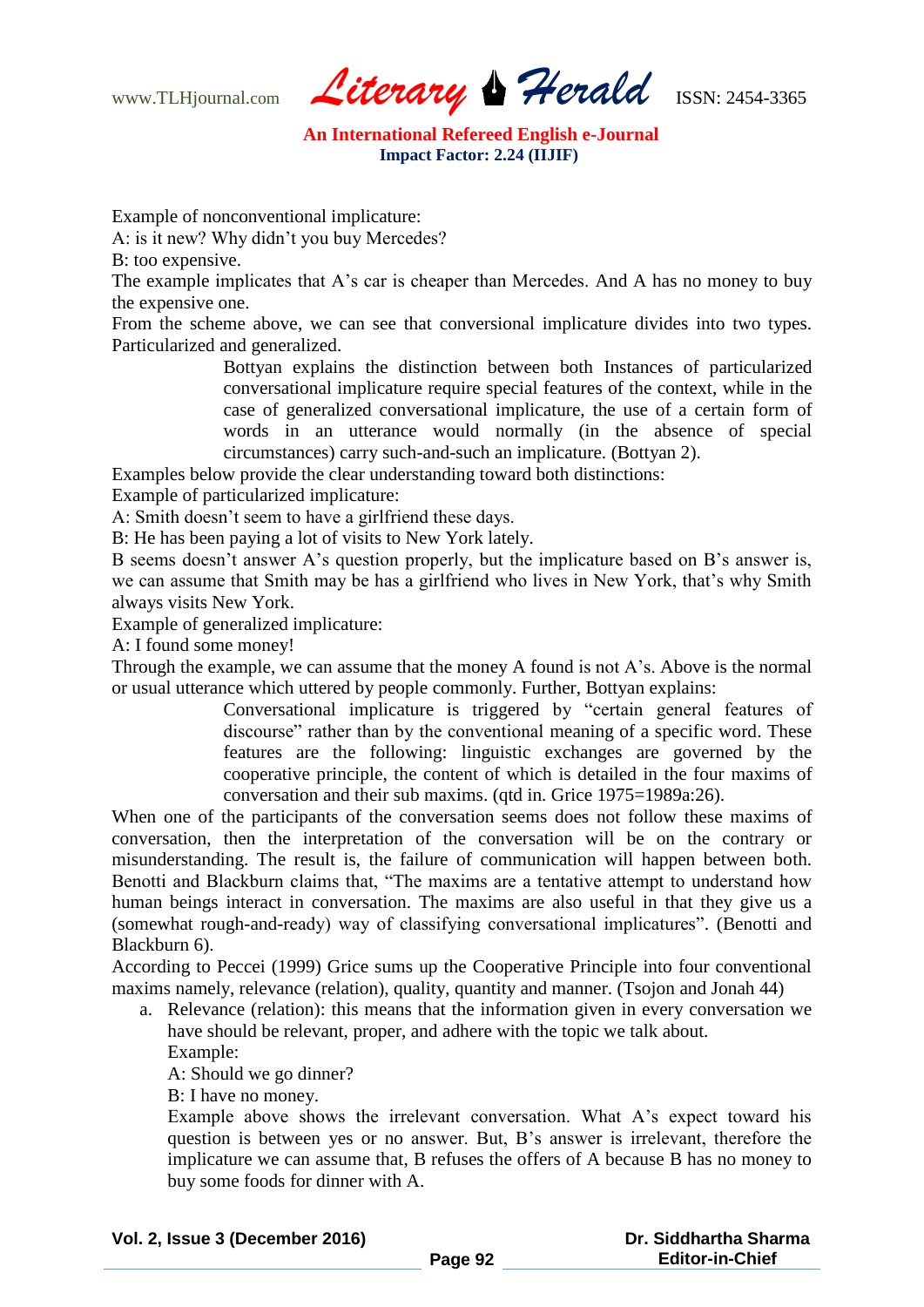www.TLHjournal.com *Literary Herald*ISSN: 2454-3365

b. Quality: the information given in the conversation must be true and there is must any evidences to make sure that the information is true. We should not give the information that we believe it is false. They should try to make their contributions is truthful (Tsojon and Jonah 44)

Example:

A: I heard that Jane had passed the exam with the high score.

B: I don"t know exactly, but John said that.

Example above shows that B makes the hesitate answer. Whether it is true or not, she doesn"t know the truth about Jane"s score in the exam. It needs evidences to make sure what John said to B is true.

c. Quantity: every speaker should be informative (Tsojon and Jonah 44). The information given sufficiently, speaker should not say more or less.

Example:

A: give me 3 pencils

We should give A 3 pencils, appropriate with what is A asked. We should not give him 2 or 5.

- d. Manner: we should not give ambiguous or difficult meaning when we speak. Don"t make the respondent / listener difficult in interpreting our meaning when we speak. It should be understandable. Avoid the complex words and phrases.
	- Example:

A: can I borrow your pen?

B: in my bag

Example above indicates the ambiguous meaning of B"s utterance. A may does not understand what B is talking about. But the implicature is, it may be, B"s pen is in his bag and B indirectly asks A to get it by himself.

Furthermore, Sedivy makes the simple notion from all of explanation of implicature above:

Notion of conversational implicature requires that speaker meaning be calculable on the basis of sentence meaning, and presumptions about the speaker's adherence to cooperative principles of conversation and the ability to work out the speaker"s meaning. (Sedivy 475)

Henceforth, the theory of implicature above with its forms use to analyze the selected conversation in the work of William Shakespeare, entitled *The Merchant of Venice*. Moreover, the meaning will be obtained and those conversation will be classified in which form those all belong to the form of implicature.

#### **Discussion**

This section discusses the selected conversations in the play *The Merchant of Venice* which indicates the violation of maxim of cooperative principal of implicature.

BASSANIO O my Antonio, had I but the means

To hold a rival place with one of them,

I have a mind presages me such thrift

That I should questionless be fortunate.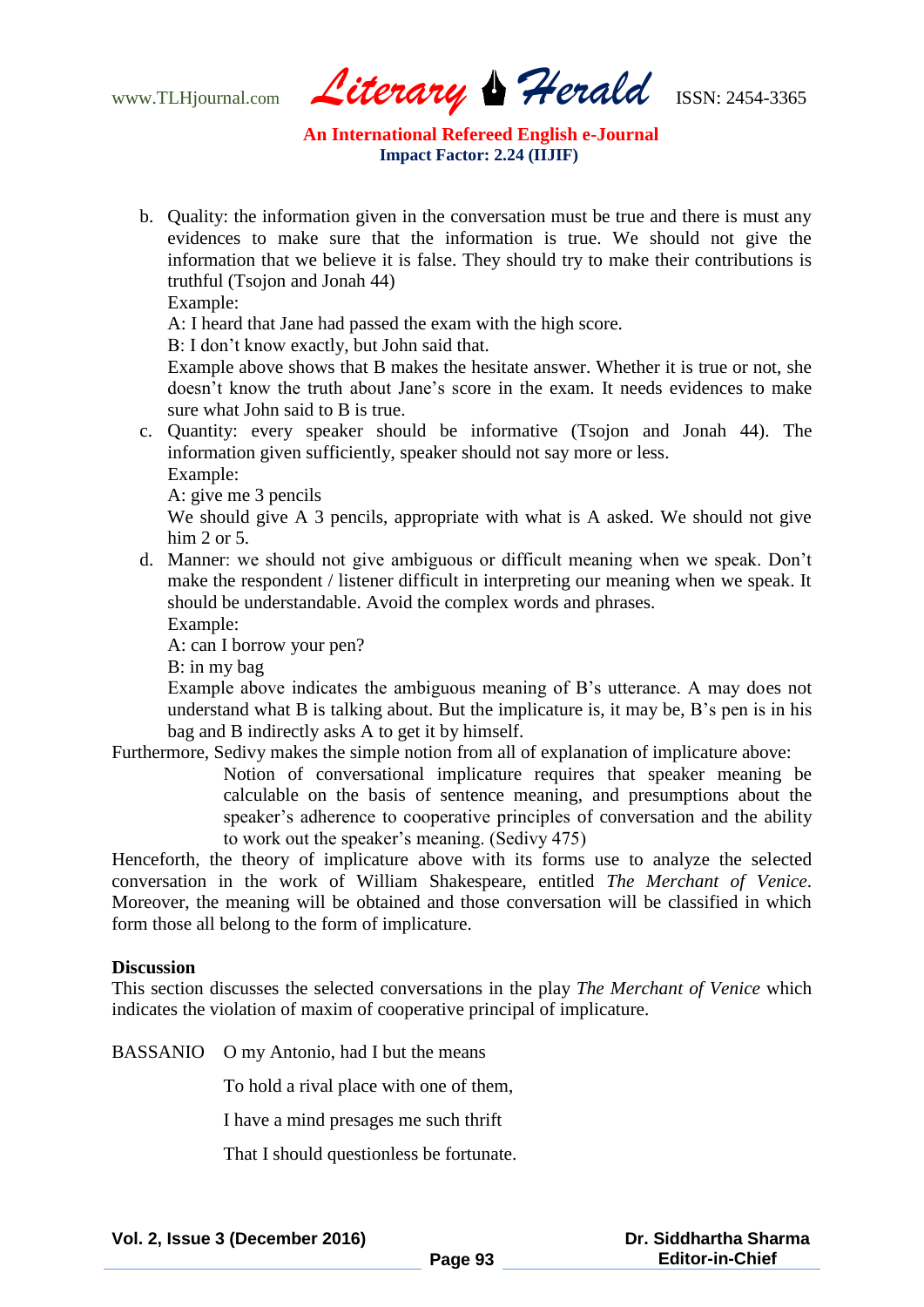www.TLHjournal.com *Literary Herald*ISSN: 2454-3365

ANTONIO Thou know"st that all my fortunates are at sea:

To raise a present sum therefore go forth. . . (Act 1 Scene 2)

The conversation appears as Bassanio tells his interest to Princess Portia in Belmont. Bassanio reveals his economic condition is fall down and undergoing pessimistic to be fortunate to go to Belmont for Portia. Though, Antonio gives a respond implicitly as he explains his fortunates are at sea imply a certain meaning that he understands Bassanio's intention as he wishes to borrow money from Antonio. However, Antonio expresses all his fortunates at the sea symbolize a current condition upon him that he is no longer stable in economy. As the matter of fact, he is unable to help Bassanio. Base on Bassanio"s depiction that all his rivals in fighting for Princess Portia are unquestionably moneyed.

Clearly, conversation above violates the maxim of manner. Bassanio may do not understand what the meaning of the term "at sea" in Antonio's utterances is. The symbol of "sea" in Antonio utterance may have different interpretation or meaning with what Bassanio interprets. Furthermore, the way Antonio refuse to help Bossanio through his utterance is very complicated to be understood, he is not to the point toward his purpose which makes the hearer, Bossanio, needs extra time to dissolve the meaning of Antonio's utterances.

The maxim of quantity is also violated. Antonio"s utterances seems does not answer what is questioned by Bassanio. Antonio"s answer is beyond what is expected by Bassanio. The information given by Antonio is less than what is required.

BASSANIO If it please you to dine with us

SHYLOCK Yes, to smell pork, to eat of the habitation which your

Prophet the Nazarite conjured the devil into. I will buy with you,

sell with you, talk with you, walk with you, and so following you; but

I will not eat with you, drink with you, nor pray with you. What

news on the Rialto? Who is he comes here? (Act 1 Scene 3)

Can be seen clearly from Shylock"s words that he is absolutely angry. Bassanio invites Shylock to dine with them, however, Shylock takes the context out from the topic by expressing something bad as a reply. Shylock illustrates the real condition at that time in  $16<sup>th</sup>$ century that Jewish undergoes injustice/religious discrimination in Venice. As clearly portrayed above on the conversation between a Christian, Bassanio, and a Jew, Shylock that Shylock directs Bassanio to find the answer himself whether he wants to, or resists the invitation. From Shylock"s expression, he can just go directly with the answer, whether he will, or vice versa. However, to what extent he wants to dine with them, he lets Bassanio concludes himself towards his utterances.

Conversation above violates the maxim of relevant. The answer which Shylock utters above is out of the topic. Even though we can assume that what means by Shylock is angry, there is no either punctuation or stressing which signifies the sense of angry.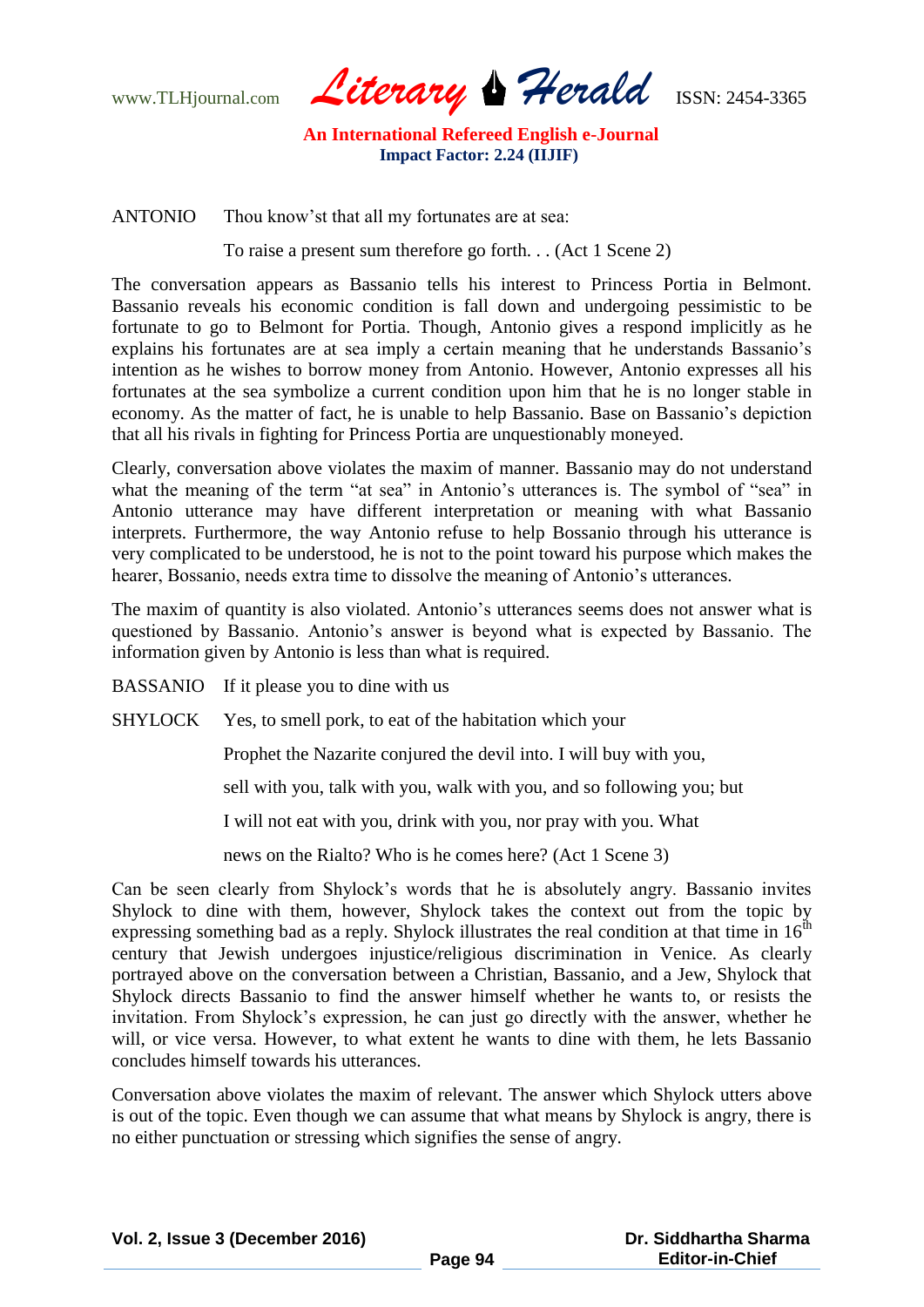www.TLHjournal.com *Literary Herald*ISSN: 2454-3365

There is the violation of quality. Shylock says "your Prophet the Nazarite conjured the devil into", but there is no evidence which shows that Bassanio"s Prophet conjured the devil. Except he recite it from the scripture.

The maxim of quantity is also violated. The answer of Bassanio's offers clearly will be yes or no answer. But Shylock goes further by answering the question is more than what is necessary. He is too much in elaborating his words to answer the simple question of Bassanio.

BASSANIO Shylock, do you hear?

SHYLOCK I am debating of my present store.

And by the near guess of my memory

I cannot instantly raise up the gross

Of full of three thousand ducats. What of that? (Act 1 Scene 3)

A cliché of conversation above gives an indirect answer to the questioner. As Bassanio asks Shylock whether he is listening to him or not, for sure Shylock is enjoying the conversation by giving a respond to Bassanio. However, Shylock highly comprehends that Bassanio does not ask whether he listens to him or not, Bassanio needs an answer of his proposal for money. Hence, from Shylock's answer, can be interpreted that he is thinking of giving him a hand, in fact, he listens to him.

There is violation of manner. Shylock uses complicated words and phrases in responding Bassanio. It may not be understandable. The ambiguous utterance of Shylock can make Bassanio feels confused about Shylock"s utterance.

The manner of quantity is also violated. The same is like other evidences, mostly the answer of the simple question is too much and beyond what is required.

ANTONIO Well, Shylock, shall we be beholding to you?

SHYLOCK Signor Antonio, many a time and oft

In the Rialto you have rated me

About my monies and my usance.

Still have I borne it with a patient shrug

For suff" rance is the badge off all our tribe. (Act 1 scene 3)

To answer Antonio"s question, Shylock uses to express his view of treatment towards Jew in Venice. Because this conversation appears after Shylock approves their proposal to borrow three thousand ducats from Shylock. Thus, Antonio asks whether they can be holding to him. A simple answer from Shylock that to express his hopes to be treated worthy in Venice from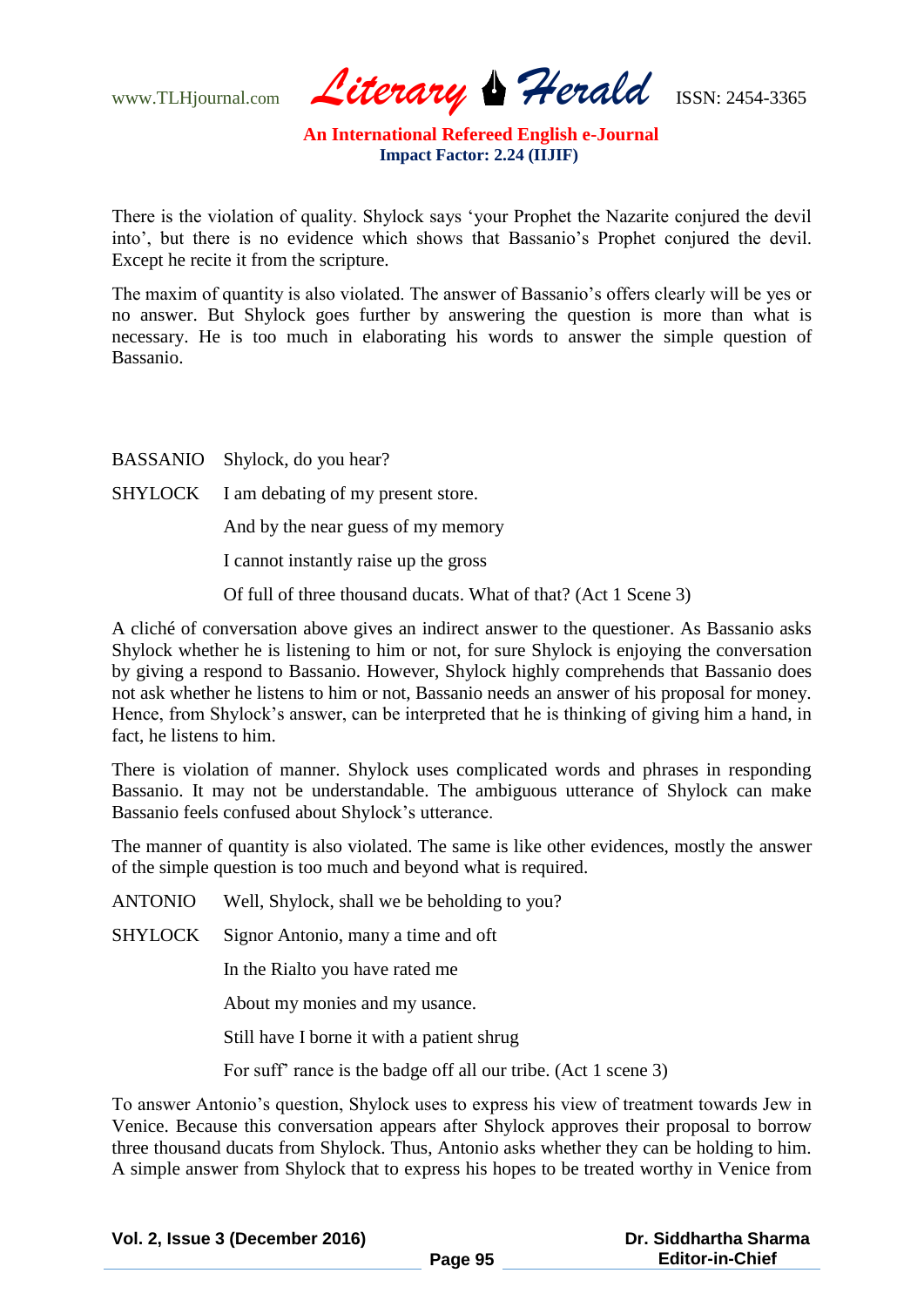www.TLHjournal.com *Literary Herald*ISSN: 2454-3365

long time ago is by revealing the attitude of Christians towards his tribe, a Jewish. Definitely, yes, he wishes to be fairy treated.

There is the violation of the maxim of quantity. To answer Antonio's question, he says more what is necessary at that moment. Shylock too elaborates his answer toward Antonio"s simple question.

BASSANIO Gramercy; wouldst thou aught with me?

LACELOT Here's my son, sir, a poor boy (Act 2 Scene 2)

From the dialogue, it seems that Bassanio needs a kind of help, or does him a favor. Anything related to the Lacelot's willingness for giving his hand. However, Lacelot directly offers his soon for assisting Bassanio. From Lacelot's point of view, the way he offers his son means he escapes or tends to resist Bassanio in polite way by taking other people for switching his position.

Above violates the maxim of relevant. There is no correlation between the question of Bassanio and the answer of Lacelot. Bassanio asks for favor to Lacelot, but Lacelot instead answer out of topic. Bassanio may do not understand about the information Lacelot given, which Lacelot rejects to give kind of help to Bassanio.

The maxim of quantity is also violated. Even though the way Lacelot answer to rejects give favor to Bassanio can be said polite, but the words Lacelot used is long-winded, it needs a few minutes to understand the meaning of those words. The polite way to rejects something also can be done straightforwardly.

JESSICA Lorenzo certain, and my love indeed,

For who I love so much? And now who knows

But you, Lorenzo, whether I am yours?

LORENZO Heaven and thy thoughts are witness that thou art. (Act 2 Scene 6)

To express the answer of yes, or having the same perception in both speakers can be seen through the dialogue above. To respond Jessica"s utterances about her feeling, Lorenzo employs the other things to represent his truly feeling about Jessica by saying heaven and thy thoughts are witness that thou art. In this context, Lorenzo cannot be love Jessica more as he implies the meaning behind of simile he uses to express his feeling.

The quotes above clearly violate the maxim of quality. How come Lorenzo states that heaven and thy thought are the witness of his feelings? Where is the evidence of Lorenzo statement? Has he ever visited heaven and then asks it "do you want to be my witness of my true feelings toward Jessica"?

### **Conclusion**

The literary work play of *The Merchant of Venice* reflects the use implicature in the selected conversation of the characters within. This study found that there are many violates of the maxim of quantity done in the selected conversation. It is related by employing the high-level of language in this classic work makes the answer of the characters argued is not

**Vol. 2, Issue 3 (December 2016)**

 **Dr. Siddhartha Sharma Editor-in-Chief**